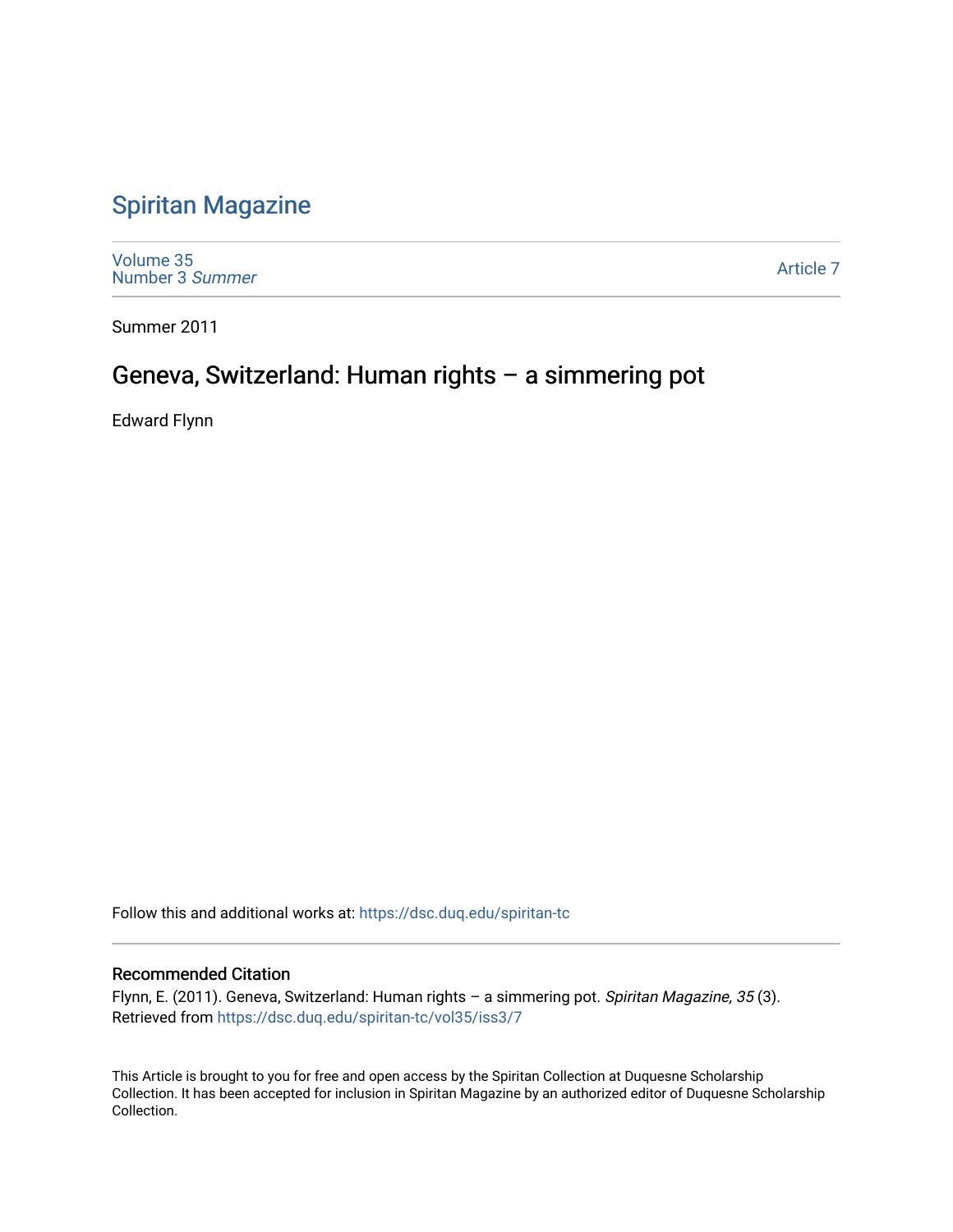**Geneva, Switzerland**

# Human rights a simmering pot

Edward Flynn CSSp

whole new adventure opened up for me when I first<br>wore the accreditation badge of VIVAT International.<br>I had taken up my new role as a Human Rights<br>lobbyist in Geneva. I knew little about human rights — and wore the accreditation badge of VIVAT International. I had taken up my new role as a Human Rights lobbyist in Geneva. I knew little about human rights — and less about advocacy. Still, I was prepared to give this fresh activity a go.

In your 60s there is nothing like discovering a new expanse of sea inviting you to explore its depths. It's like diving into unknown waters and exploring all their hidden wonders and challenges. So far, it has been an eventful dive.

VIVAT ("may s/he live, may all persons live, may all creation live") is now ten years old and ten religious Congregations, mostly missionary, belong to it. We Spiritans became a permanent member in 2009.

#### **Thinking outside the box**

The novelty of a new role gave me a great sense of freedom. No Spiritan had this job before! It was a welcome opportunity

to "think outside the box" — in fact, there was no box to fit into or to think outside of.

That in itself was a challenge: no living up to the expectations of an established audience, no looking over my shoulder to see who was checking on me. Rather, a moment for me to check my vision of world and service and to test my own readiness to live out the vision of service that inspires my life. My basic approach has become the KISS principle — Keep It Simple, Stupid.

#### **Finding my way**

As a Spiritan missionary in Pakistan I had been given a job to do and then allowed to get on with it. Now at VIVAT I had another such opportunity.

Early on I learned one very good lesson from a Christian Brother. After listening to me patiently, as I explained in vague terms what I planned to do, he pointed out in clear and unambiguous language that I needed to have a focus. All NGOs